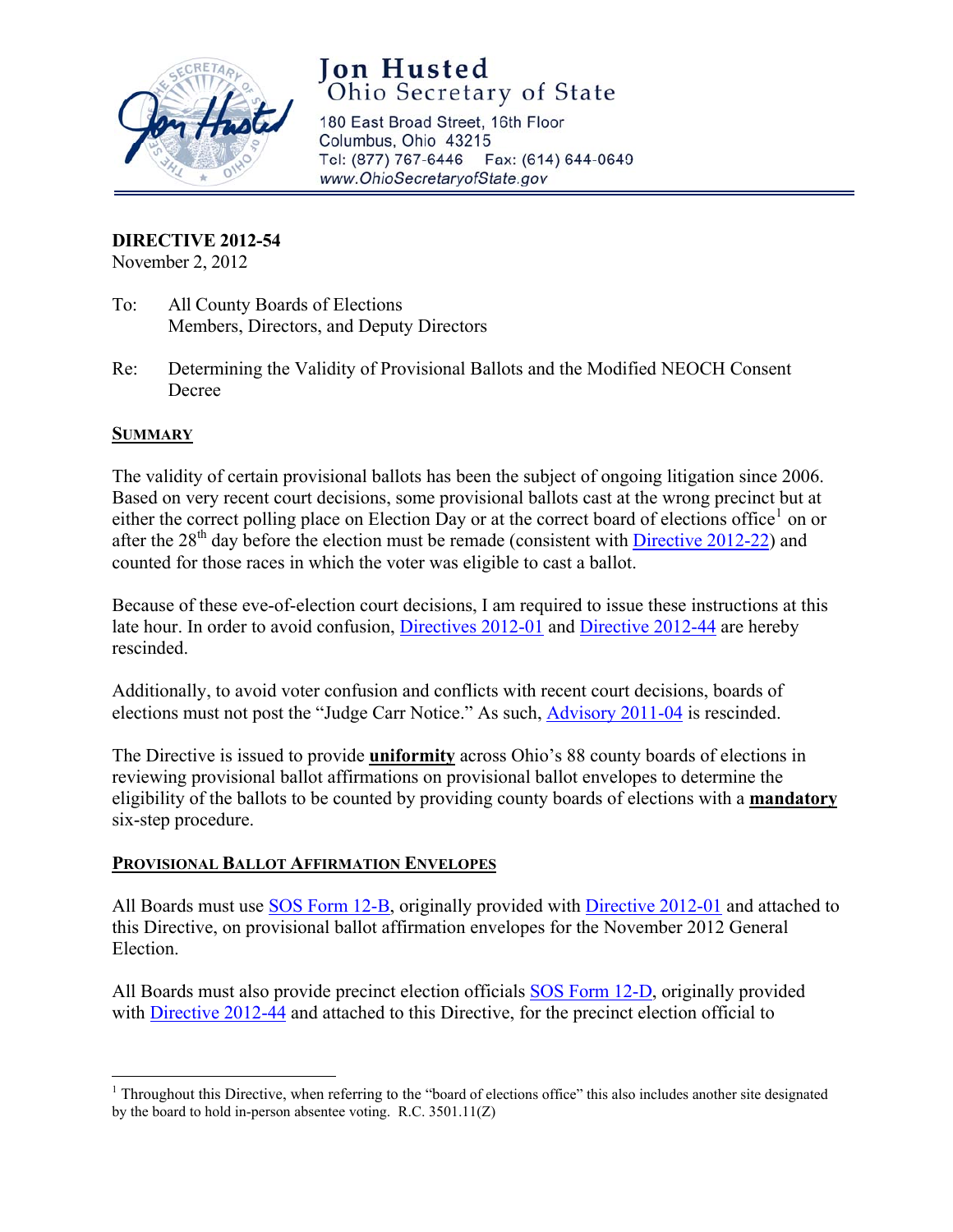complete when a voter is in the wrong precinct of the correct multiple-precinct polling place and the voter insists on casting a provisional ballot in the wrong precinct.

### **GENERAL REMINDERS ON PROCESSING PROVISIONAL BALLOTS**

- Boards of elections may begin examining provisional ballot envelopes the day after the election.<sup>2</sup>
- The board of elections must adopt a provisional ballot policy, under which it may designate bipartisan teams to examine and categorize provisional ballot envelopes; however, **only the board members themselves** can determine the validity of each provisional ballot.
- The board members themselves determine the validity of each provisional ballot by majority vote at a properly noticed public meeting.
- A board of elections must not start counting **ANY** provisional ballot until **AFTER** the board members themselves have determined the validity or invalidity of **ALL** provisional ballots cast in that county. $3$
- Boards must complete the examination and counting of provisional ballots no later than the twenty-first day after the election.<sup>4</sup>

# **DETERMINING THE VALIDITY OF PROVISIONAL BALLOTS**

- **Step 1: Determine whether the affirmation statement on the provisional ballot envelope contains both the voter's printed name and either a valid signature or a note by the precinct election official on the signature line indicating that the voter declined to execute an affirmation.** 
	- If the affirmation statement **contains both** the voter's printed name and either a valid signature or a note on the signature line that the voter declined to sign, **proceed to Step 2**.
	- If the affirmation statement **does not contain both** the voter's printed name and either a valid signature or declination, then the Board must **reject the provisional ballot.<sup>5</sup>**

The presence of the voter's printed name and signature is a requirement of state law, affirmed by the Ohio Supreme Court in *Skaggs v Brunner*, and the Sixth Circuit Court of Appeals in *SEIU v. Husted*.

 $^{4}$  R.C. 3505.32(A)

 $^{2}$  R.C. 3505.183(E)(1)

 $3$  R.C. 3505.183(D)

 $5 R.C. 3505.52(11)$ <br> $5 R.C. 3505.183(B)(4)(a)(iii)$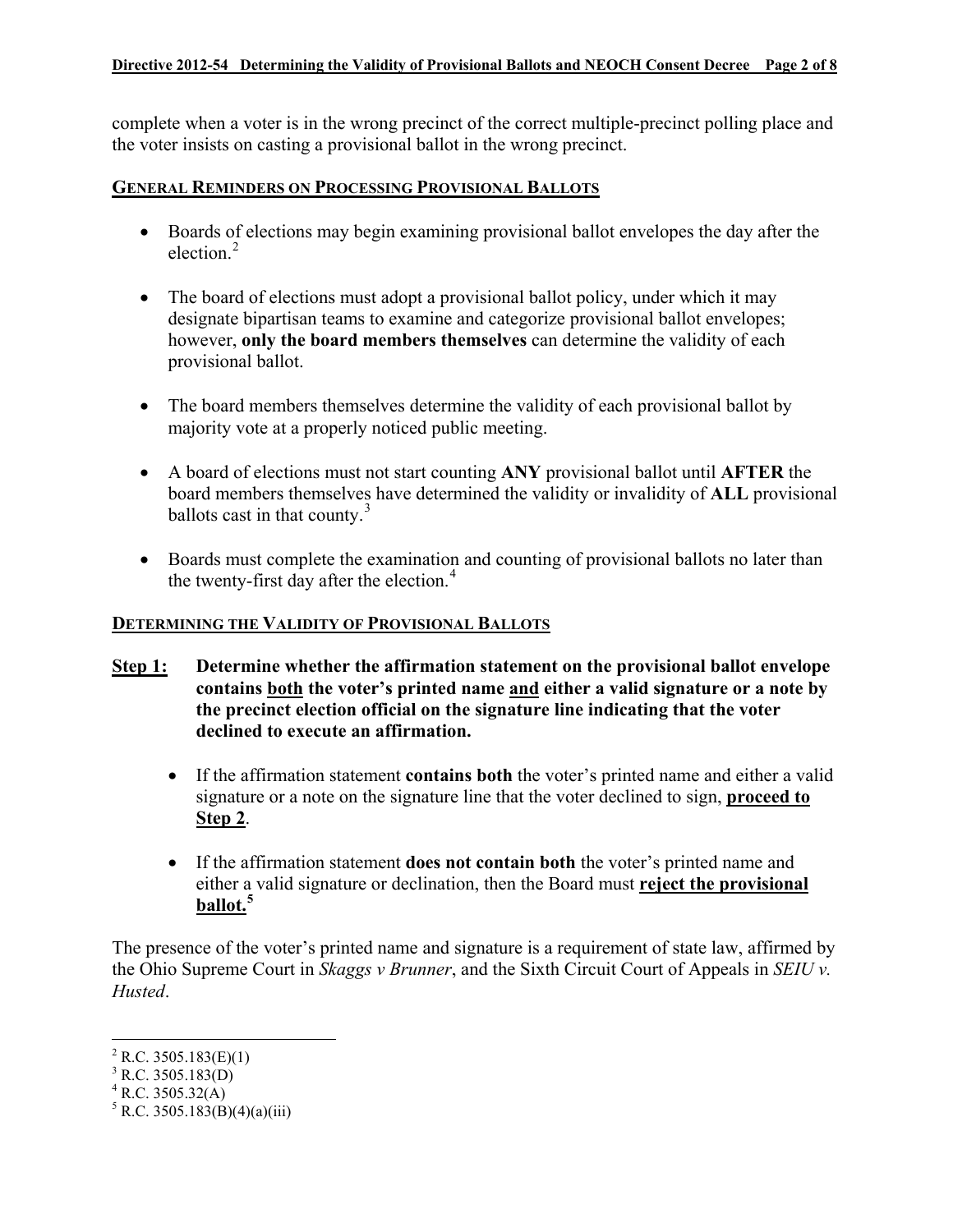- **Step 2: Determine whether the provisional voter provided at least one of the following: the last four digits of the voter's social security number, the voter's driver's license number, OR a notation that the voter provided another form of acceptable identification.**
	- If the voter provided one of the acceptable forms of identification **proceed to Step 3**.
	- If the voter did not provide one of the acceptable forms of identification but completed a Form 10-T, **proceed to Step 3**.
	- If the voter did not provide identification on the provisional ballot affirmation but returned to board of elections within ten days after the election<sup>6</sup> and provided identification or signed the [SOS Form 10-T](http://www.sos.state.oh.us/sos/upload/elections/forms/10-T.pdf) **proceed to Step 3.**
	- If the voter did not provide identification on the provisional ballot affirmation, did not complete [SOS Form 10-T](http://www.sos.state.oh.us/sos/upload/elections/forms/10-T.pdf) , and did not return to the Board within the ten days after the election to remedy the missing item, the Board must **reject the provisional ballot.**
- **Step 3: Determine whether the Board can verify the identity of the voter based on the voter's printed name, signature, and identification information provided on the provisional ballot affirmation or provided by the voter within the ten day period.**
	- If the Board **can verify** the identity of the voter based upon the information provided on the provisional ballot affirmation and/or provided by the voter within ten days of the election, **proceed to Step 4.**
	- If the Board **cannot verify** the identity of the voter based upon the information provided on the provisional ballot affirmation and/or the information provided by the voter within ten days of the election, the Board must **reject the provisional ballot.<sup>7</sup>**

Note that verification of identity includes *at least* one search of the county's local voter registration database by entering as much or as little information as is available, and by using "wildcard" searches if available, *and* at least one

The **only four** reasons to require a provisional voter to provide additional information to the board of elections during the ten days after the day of an election are:

<sup>•</sup> The voter **possesses** a social security number or proper identification, but was **unable** to provide it to the precinct election official; R.C. 3505.181(A)(3)

<sup>•</sup> The voter **possesses** a social security number or proper identification, but **declined** to provide it to the precinct election official; R.C. 3505.181 (A)(13)

<sup>•</sup> The voter **does not possess** a social security number or proper identification, and refused to sign a SOS Form 10-T; R.C. 3505.181(A)(12)

<sup>•</sup> The voter was **challenged** at the polling place and his or her eligibility to vote could not be determined by the precinct election officials; R.C. 3505.181(A)(7)

<sup>7</sup> R.C. 3505.183(B)(4)(b)(i); *State ex rel. Skaggs v. Brunner* (2008), 120 Ohio St. 3d 506.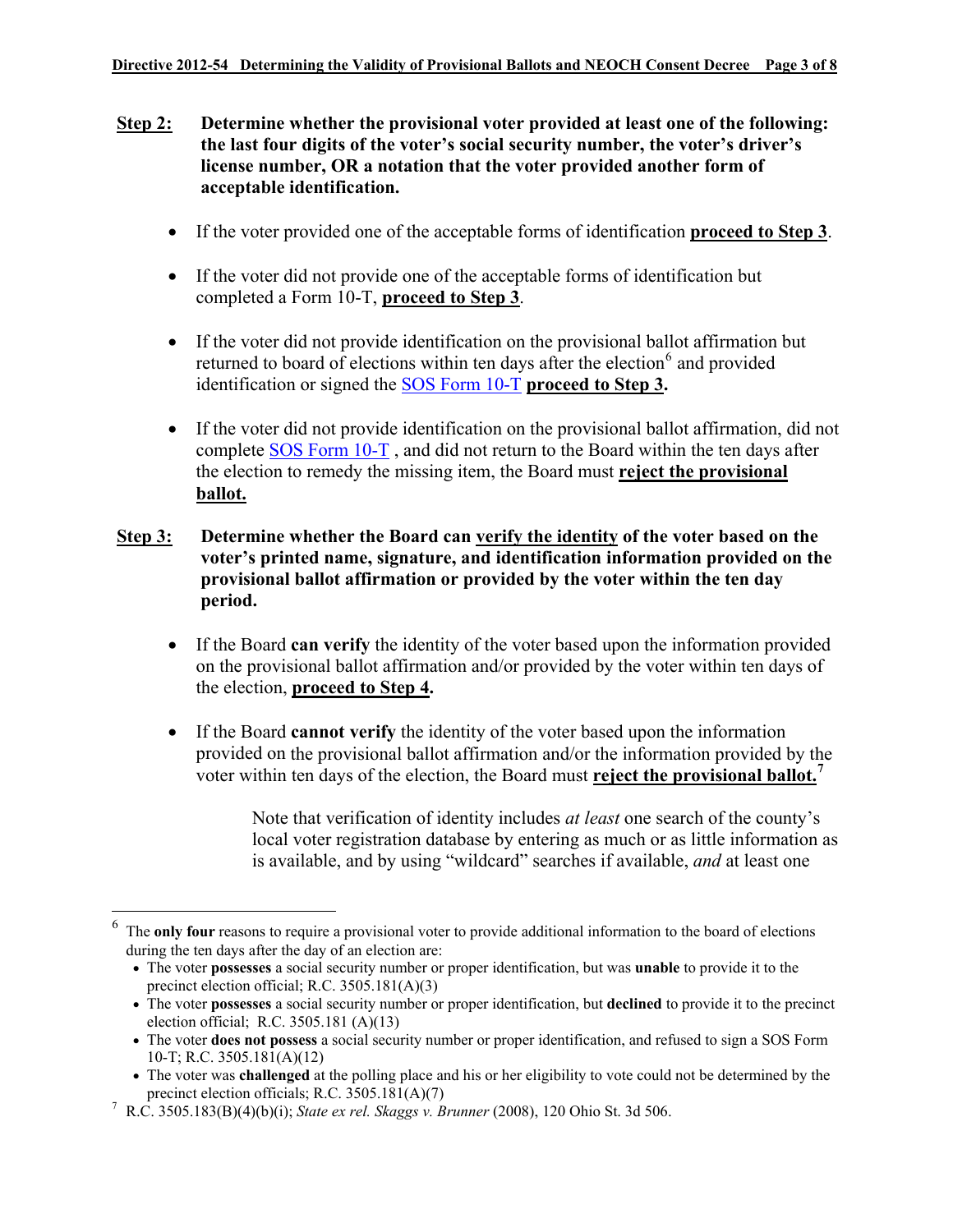search of all counties using the statewide voter registration database by entering as much or as little information as is available.

Unlike a voter registration card or absentee ballot application, **date of birth and address are not required** on a provisional ballot affirmation. Therefore, a provisional ballot affirmation that does not have the voter's date of birth and/or address is **valid** so long as the board can verify the voter's identity and registration status in the State of Ohio.

# **Step 4: Determine whether the voter is a registered voter anywhere in the State of Ohio at least 30 days before the election.**

- If the voter was registered to vote anywhere in the State of Ohio at least 30 days before the election, **proceed to Step 5**.
- If the voter was not registered to vote anywhere in the State of Ohio at least 30 days before the election, then the Board must **reject the provisional ballot.**<sup>8</sup>

# **Step 5: Determine whether the voter is a resident of the county and precinct in which the voter offers to vote.**<sup>9</sup>

- If the voter is a resident of the county and precinct in which the provisional ballot was cast, then the Board must **accept and count the provisional ballot**;
- If the voter moved and provided a new address *within the precinct* on the back of the provisional ballot envelope, then the voter is considered a resident of the new county and precinct and the Board must **accept and count the provisional ballot**;
- If the voter cast the provisional ballot in the wrong precinct, but in the correct polling place, including the board of elections office, and a precinct election official did not complete and attach [SOS Form 12-D](http://www.sos.state.oh.us/sos/upload/elections/forms/12-D.pdf) to the provisional ballot envelope, the Board **must remake and count the provisional ballot for only those contests for which the voter was otherwise eligible to vote**.
- If the voter cast the provisional ballot in the wrong precinct, but in the correct polling place, including the board of elections office, and a precinct election official did complete and attach [SOS Form 12-D,](http://www.sos.state.oh.us/sos/upload/elections/forms/12-D.pdf) but the Board verified that the precinct to which the poll worker directed the voter was the incorrect precinct, the Board **must remake and count the provisional ballot for only those contests for which the voter was otherwise eligible to vote**.
- If the voter cast the provisional ballot in the wrong precinct, but correct polling place, including the board of elections office, and (1) a precinct election official completed

<sup>8</sup> Ohio Constitution Article V, Section 1; R.C. 3505.183(B)(4)(a)(i); R.C. 3505.183(B)(4)(a)(iv); R.C. 3505.183(B)(4)(a)(vi)

 $^9$  R.C. 3503.01(A)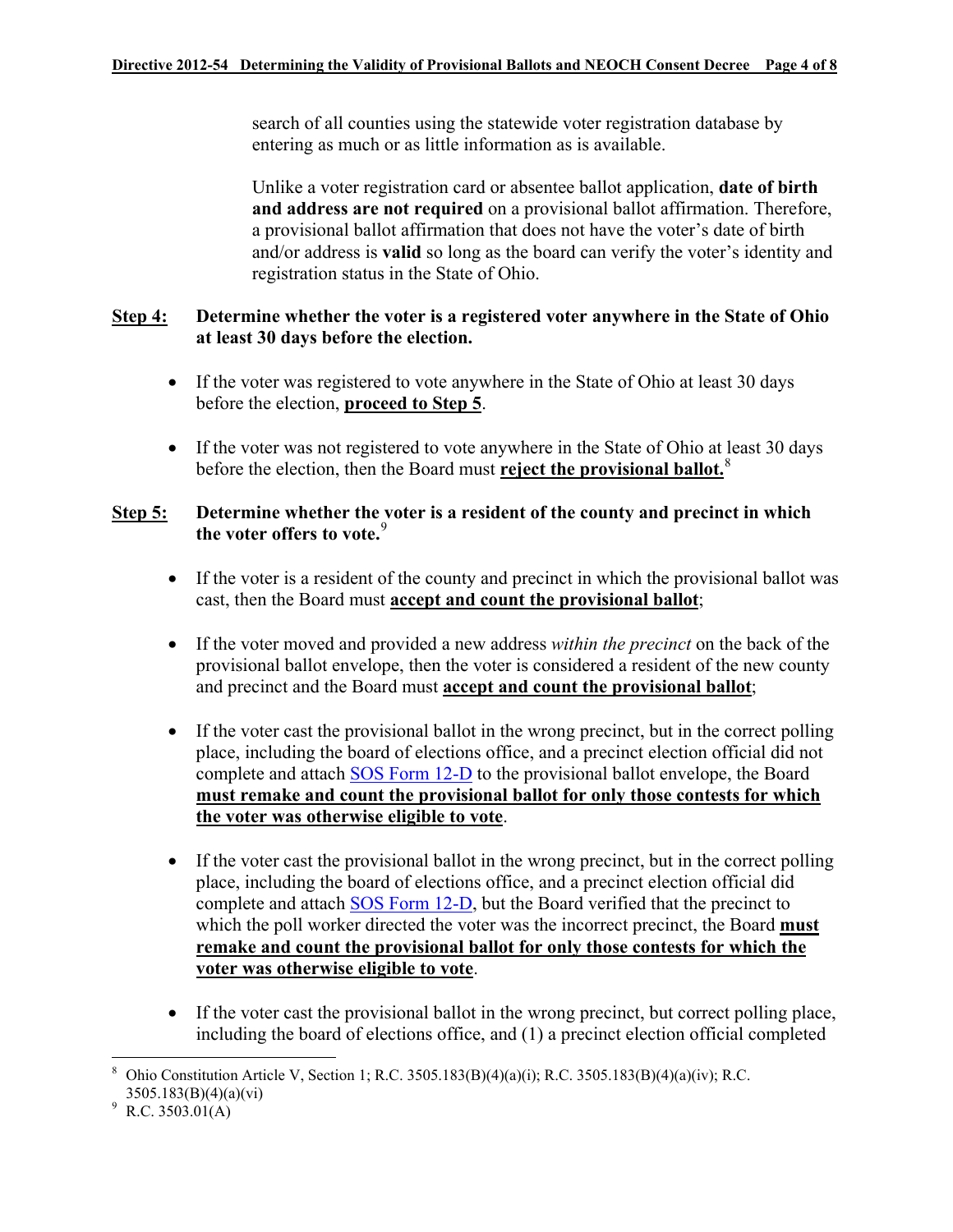[SOS Form 12-D](http://www.sos.state.oh.us/sos/upload/elections/forms/12-D.pdf) and (2) the Board verified that the precinct to which the precinct election official directed the voter was the correct precinct, the Board must **reject the provisional ballot**.

• If the voter cast the provisional ballot in the wrong precinct and wrong polling place the Board must **reject the provisional ballot**.

# **Step 6: If you have completed Steps 1 through 5 and determined that the provisional ballot should be rejected, consider the following:**

Under the consent decree issued by the federal court in *Northeast Ohio Coalition for the Homeless v. Brunner*, S.D. Ohio No. 2:06-cv-896, ("NEOCH"), boards of elections may not reject provisional ballots cast by voters who use only the last four digits of their Social Security number as identification for the following reason:

The poll worker did not complete or properly complete and/or sign the provisional ballot application witness line and/or the provisional ballot affirmation form, except for reasons permitted by the governing statutes.

As noted on [SOS Form 12-B,](http://www.sos.state.oh.us/sos/upload/elections/forms/12-B.pdf) failure by the precinct election official to complete the "Precinct Election Official Info" section will not result in the provisional ballot being rejected.

# **CONSENT DECREE AS MODIFIED**

Boards of elections are instructed to comply with the injunctive relief cited below as provided in the April 19, 2010 Consent Decree and modified by the Court on October 26, 2012 and November 2, 2012.

Additionally, each board of elections must post a notice that contains the text of the injunctive relief granted in a conspicuous place in every location in which provisional ballots are processed after an election. A copy of the notice to be posted is attached.

The injunctive relief in the Consent Decree as modified is as follows:

# **III. GENERAL INJUNCTIVE RELIEF.**

- 4. The Court ADOPTS and annexes hereafter Directive 2008-80 as an Order of this Court.
- 5. Defendant Secretary of State, her agents, employees and representatives will instruct Ohio's county Boards of Elections to adhere to the following rules regarding the casting and counting of provisional ballots for persons without identification other than a social security number:
	- a. Boards of Elections must count the provisional ballot cast by a voter using only the last four digits of his or her social security number as identification if all of the following conditions are met: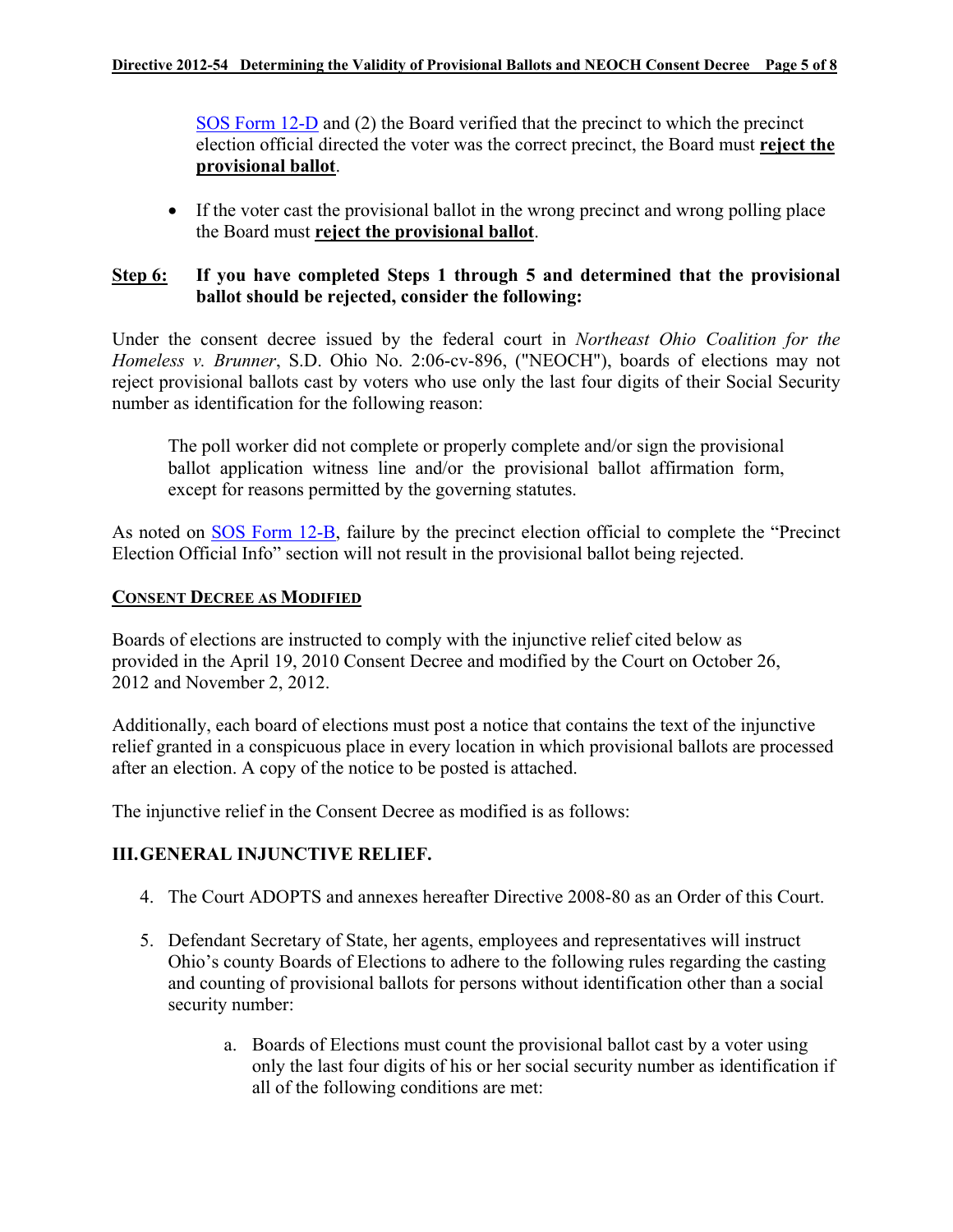- i. The individual who cast the provisional ballot is registered to vote;
- ii. The individual is eligible to cast a ballot in the precinct and for the election in which the individual cast the provisional ballot;
- iii. The provisional ballot affirmation includes a statement that the individual is registered to vote in the precinct in which the provisional ballot was cast and a statement that the individual is eligible to vote in the election in which the provisional ballot was cast;
- iv. The individual's name and signature appear in the correct place on the provisional ballot affirmation form, unless the voter declined to execute the affirmation and the poll workers complied with their statutory duties under R.C. 3505.182 and R.C. 3505.181(B)(6) when a voter declines to execute the affirmation;
- v. The signature of the voter substantially conforms to the signature contained in the Board of Election's records for that voter;
- vi. The provisional ballot affirmation includes the last four digits of that voter's social security number, which is not found to be invalid;
- vii. The individual's right to vote was not successfully challenged;
- viii. The individual did not already cast a ballot for the election in which the individual cast the provisional ballot; and
- ix. Pursuant to R.C. 3505.183(B)(2), the Board of Elections determines that, in addition to the information included on the affirmation, there is no additional information for determining ballot validity provided by the provisional voter or to the Board of Elections during the ten days after the day of the election that casts doubt on the validity of the ballot or the individual's eligibility to vote.
- b. Boards of Elections may not reject a provisional ballot cast by a voter, who uses only the last four digits of his or her social security number as identification, for any of the following reasons:
	- i. The voter provided the last four digits of a Social Security Number but did not provide a current driver's license, state issued identification, or other document which serves as identification under Ohio law;
	- ii. The voter did not provide a date of birth;
	- iii. The voter did not provide an address that is tied to a house, apartment or other dwelling provided that the voter indicated that he or she resides at a non-building location, including but not limited to a street corner, alley or highway overpass located in the precinct in which the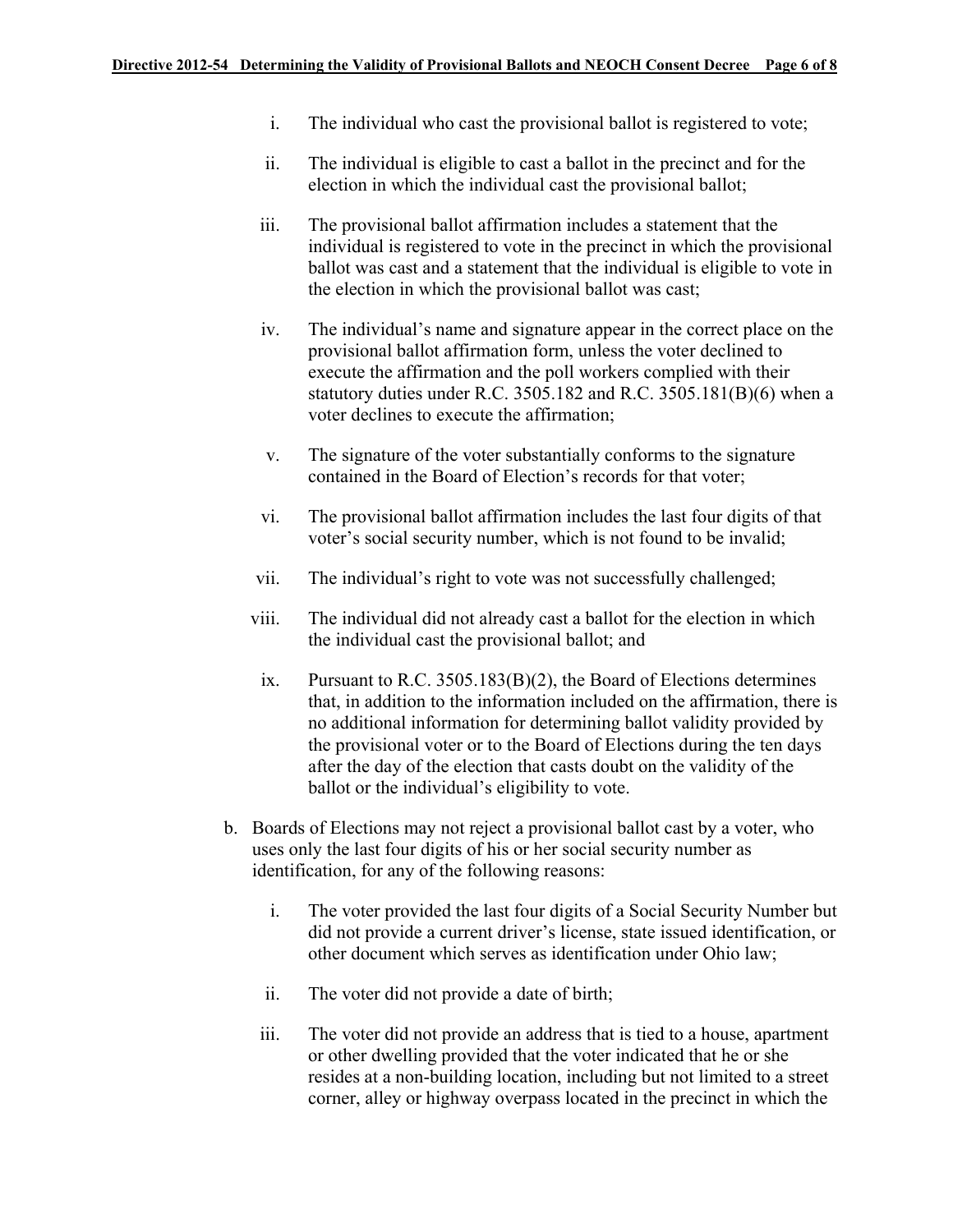voter seeks to cast a ballot and that the non-building location qualifies as the individual's voting residence under R.C. 3503.02;

- iv. The voter indicated that he or she is homeless;
	- v. In light of the injunction issued in SEIU Local 1 v. Husted, Section III (5) (b) (v) of the April 19, 2010 Consent Decree has been removed for the purposes of the November 6, 2012 election. County boards of election are ORDERED to comply with the Directives that govern the counting of provisional ballots cast in the correct polling location, but in the wrong precinct**;**
- vi. The Court has removed this provision of the Consent Decree. *See NEOCH v. Husted First Order issued October 26, 2012;* or
- vii. The poll worker did not complete or properly complete and/or sign the provisional ballot application witness line and/or the provisional ballot affirmation form, except for reasons permitted by the governing statutes.
- c. Boards of Elections must observe the following rules regarding the delegation of processing provisional ballots, and determining their validity, to board staff:
	- i. Ultimately, the members of Boards of Elections must determine the validity of all votes cast in an election and must certify the results of all elections. However, nothing in Ohio law requires that the members of a Board of Elections must personally complete all tasks associated with preparing for that certification.
	- ii. Thus, Boards of Elections may, under a policy adopted by the Board, delegate the processing and some aspects of counting provisional ballots to board staff. Such processing must be done in bipartisan teams.
	- iii. If a Board of Elections delegates the processing of provisional ballots, it must first adopt a policy setting forth procedures for the processing of provisional ballots. Under that policy, board staff responsible for processing provisional ballots must make a recommendation to the Board as to the eligibility of each provisional ballot cast in the county, either on an individual basis, or as to groups or categories of similarly situated provisional ballots.
	- iv. Ultimately, the members of Board of Elections must determine the eligibility or ineligibility of all provisional ballots cast within the county in accordance with Ohio law. Boards may not delegate this task.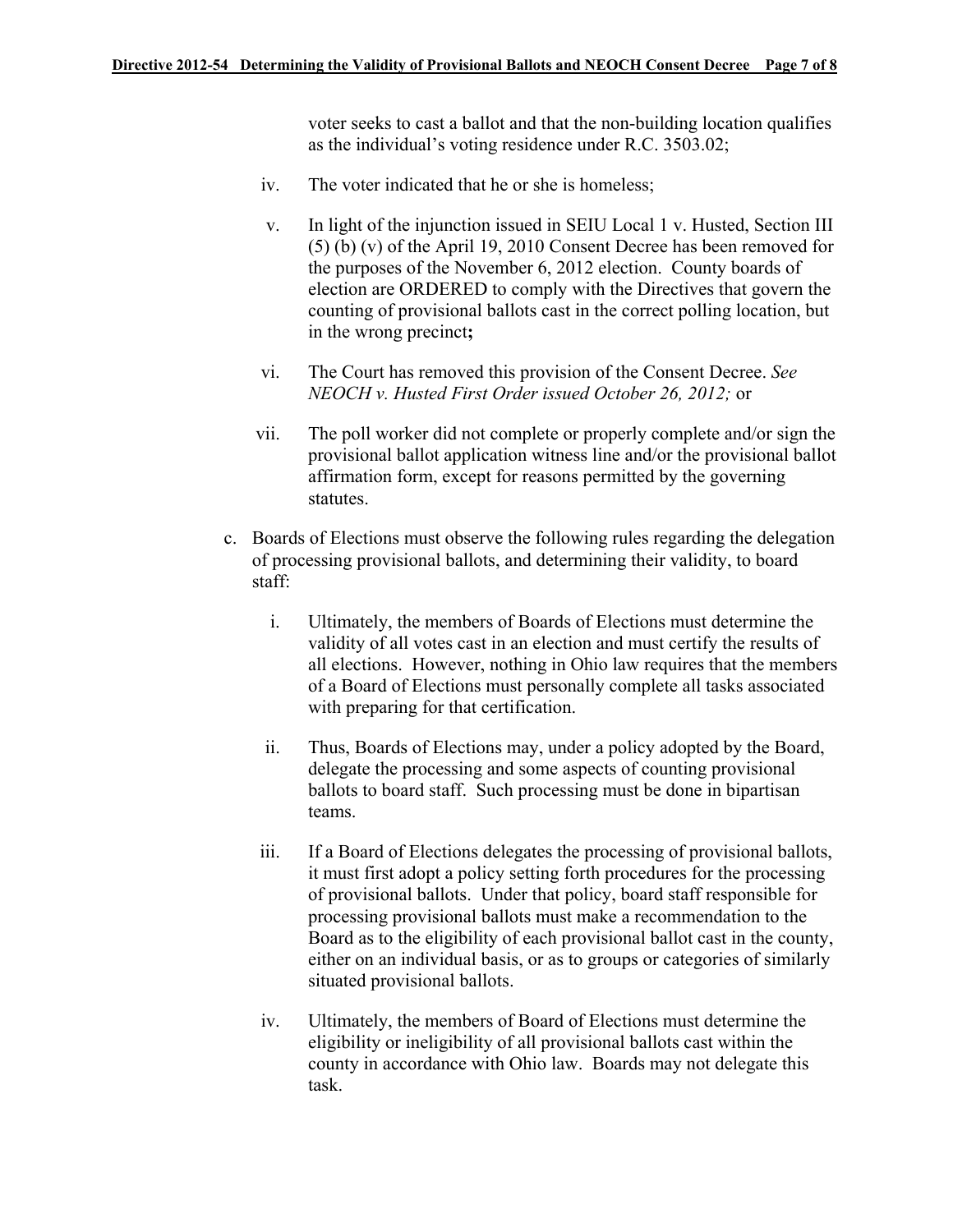v. Each Board of Elections must then cause the ballots to be counted by board staff, and must include the tabulation of that count in its official canvass of the election results and, to the extent required, its certification of the election results to the Secretary of State.

If you have any questions concerning the this Directive or the examination and evaluation of provisional ballots, please contact the Secretary of State's elections counsel assigned to your county at (614) 466-2585.

Sincerely, Jon Husted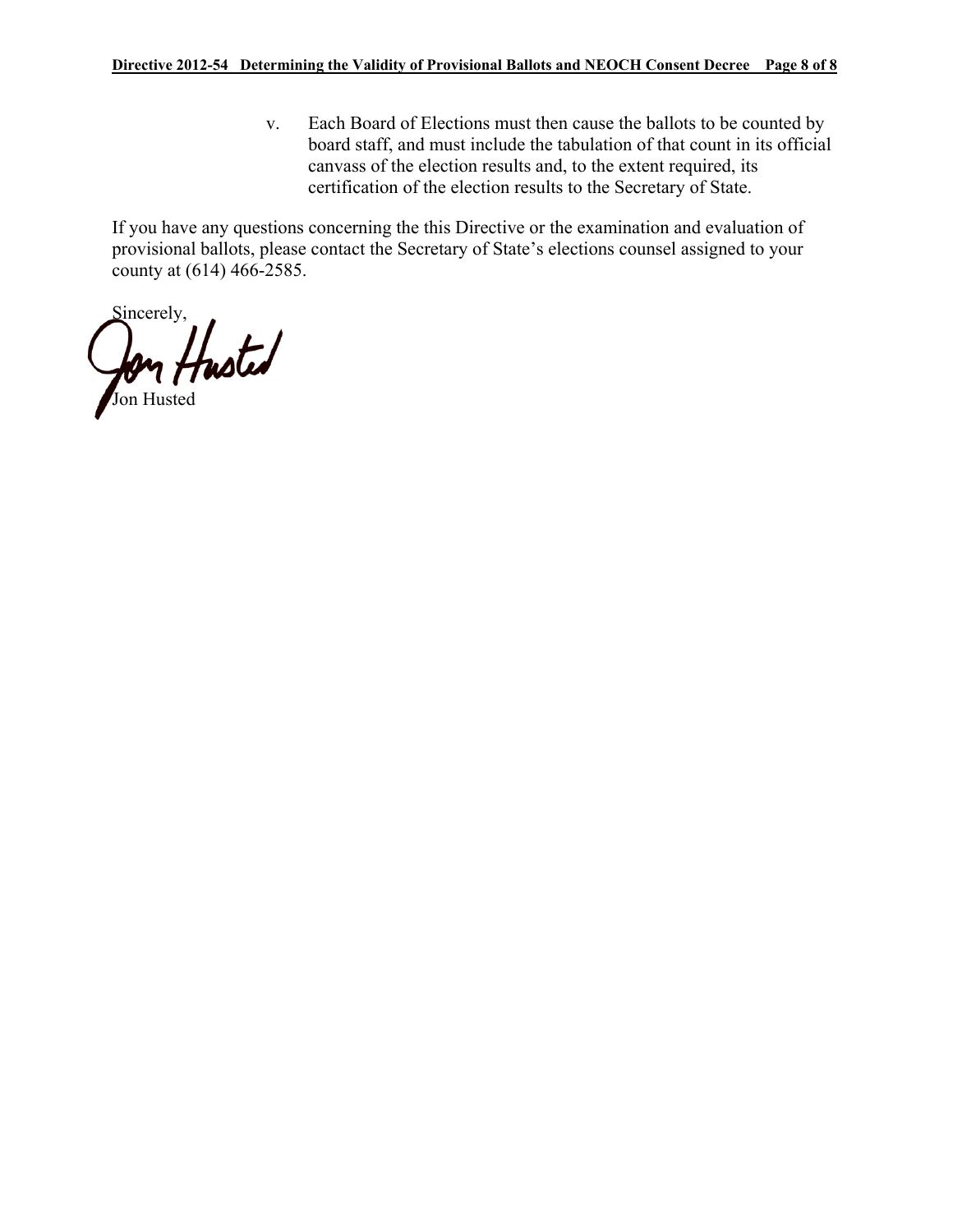PRECINCT ELECTION

# **PROVISIONAL BALLOT AFFIRMATION**

(R.C. 3503.16, 3505.181, .182, .183)

|                      | STEP 1 - Clearly PRINT your full name:                                                                                                                                                                                                                                                                                                                                                                                                                                                                                                                                                                                                                                                                                                                                                                                                                                                                                                     |  |  |  |
|----------------------|--------------------------------------------------------------------------------------------------------------------------------------------------------------------------------------------------------------------------------------------------------------------------------------------------------------------------------------------------------------------------------------------------------------------------------------------------------------------------------------------------------------------------------------------------------------------------------------------------------------------------------------------------------------------------------------------------------------------------------------------------------------------------------------------------------------------------------------------------------------------------------------------------------------------------------------------|--|--|--|
|                      | Middle Name/Initial<br><b>First Name</b><br>Suffix<br><b>Last Name</b>                                                                                                                                                                                                                                                                                                                                                                                                                                                                                                                                                                                                                                                                                                                                                                                                                                                                     |  |  |  |
| <b>COUNT</b>         | STEP 2 - Provide ONE of the following forms of identification:                                                                                                                                                                                                                                                                                                                                                                                                                                                                                                                                                                                                                                                                                                                                                                                                                                                                             |  |  |  |
|                      | The Secretary of State and the Board of Elections recommend that you write the last four digits of your Social Security number.                                                                                                                                                                                                                                                                                                                                                                                                                                                                                                                                                                                                                                                                                                                                                                                                            |  |  |  |
|                      | A. Write the last four digits of your Social Security number: ___ __ __ __ __                                                                                                                                                                                                                                                                                                                                                                                                                                                                                                                                                                                                                                                                                                                                                                                                                                                              |  |  |  |
| p                    | -or-                                                                                                                                                                                                                                                                                                                                                                                                                                                                                                                                                                                                                                                                                                                                                                                                                                                                                                                                       |  |  |  |
| $\vdash$             | B. Write your full eight-digit Ohio driver's license number, which begins with two alphabet                                                                                                                                                                                                                                                                                                                                                                                                                                                                                                                                                                                                                                                                                                                                                                                                                                                |  |  |  |
|                      | letters followed by six numbers: $\frac{1}{1}$ = $\frac{1}{1}$ = $\frac{1}{1}$ = $\frac{1}{1}$ = $\frac{1}{1}$ = $\frac{1}{1}$                                                                                                                                                                                                                                                                                                                                                                                                                                                                                                                                                                                                                                                                                                                                                                                                             |  |  |  |
| <b>BALLO</b>         | -or-<br>C. If you did not write the last four digits of your Social Security number or your full Ohio                                                                                                                                                                                                                                                                                                                                                                                                                                                                                                                                                                                                                                                                                                                                                                                                                                      |  |  |  |
| <b>YOUR</b>          | driver's license number, you must show to your precinct election official one of the forms<br>of identification listed below:                                                                                                                                                                                                                                                                                                                                                                                                                                                                                                                                                                                                                                                                                                                                                                                                              |  |  |  |
| <b>FOR</b>           | If you do not check one of the following boxes affirming the type of ID you showed to the precinct election official or<br>do not complete Form 10-T (only if you are eligible to do so), the board of elections will conclude that you did NOT<br>show ID to your precinct election official and you must show ID at the board of elections during the 10 days after the<br>election for your vote to be eligible to be counted.                                                                                                                                                                                                                                                                                                                                                                                                                                                                                                          |  |  |  |
|                      | $\Box$ your military identification card, or                                                                                                                                                                                                                                                                                                                                                                                                                                                                                                                                                                                                                                                                                                                                                                                                                                                                                               |  |  |  |
| <b>REQUIRED</b>      | $\Box$ a current (within 12 months) utility bill, bank statement, government check, paycheck,<br>or other government document (except a document from your county board of<br>elections) containing your name and current address, or                                                                                                                                                                                                                                                                                                                                                                                                                                                                                                                                                                                                                                                                                                      |  |  |  |
| RY INFORMATION       | $\Box$ a form of photo identification (except U.S. Passport) that was issued by the United States<br>government or the State of Ohio containing your name, current address (or former                                                                                                                                                                                                                                                                                                                                                                                                                                                                                                                                                                                                                                                                                                                                                      |  |  |  |
|                      | address if ID is a driver's license or state identification card), and an expiration date that                                                                                                                                                                                                                                                                                                                                                                                                                                                                                                                                                                                                                                                                                                                                                                                                                                             |  |  |  |
|                      | has not passed, or<br>$\Box$ complete Form 10-T only if you do not have a Social Security number AND do not have                                                                                                                                                                                                                                                                                                                                                                                                                                                                                                                                                                                                                                                                                                                                                                                                                           |  |  |  |
|                      | any of the forms of identification listed above.                                                                                                                                                                                                                                                                                                                                                                                                                                                                                                                                                                                                                                                                                                                                                                                                                                                                                           |  |  |  |
|                      | NOTE: If you fail to provide identification at this time you must go to your county board of elections on or before the 10 <sup>th</sup><br>day following this election to provide a qualifying form of identification in order for this ballot to count.                                                                                                                                                                                                                                                                                                                                                                                                                                                                                                                                                                                                                                                                                  |  |  |  |
|                      | <b>STEP 3 - Sign the following statement:</b>                                                                                                                                                                                                                                                                                                                                                                                                                                                                                                                                                                                                                                                                                                                                                                                                                                                                                              |  |  |  |
| MANDATO              | I solemnly swear or affirm that I am a registered voter in the precinct in which I am voting this provisional ballot and that I am eligible to vote in this election, for which I am casting<br>this provisional ballot. I understand that if the information I provide on this provisional ballot affirmation is not fully complete and correct, and/or if the board of elections determines<br>that I am not registered to vote, a resident of this precinct, or eligible to vote in this election, and/or if the board of elections determines that I have already voted in this election, this<br>provisional ballot will not be counted. I further understand that knowingly providing false information is a violation of law and subjects me to possible criminal prosecution. I hereby<br>declare, under penalty of election falsification, that the above statements are true and correct to the best of my knowledge and belief. |  |  |  |
|                      | <b>VOTER'S SIGNATURE</b>                                                                                                                                                                                                                                                                                                                                                                                                                                                                                                                                                                                                                                                                                                                                                                                                                                                                                                                   |  |  |  |
|                      | WHOEVER COMMITS ELECTION FALSIFICATION IS GUILTY OF A FIFTH DEGREE FELONY                                                                                                                                                                                                                                                                                                                                                                                                                                                                                                                                                                                                                                                                                                                                                                                                                                                                  |  |  |  |
|                      | Failure by the precinct election official to complete this section will not affect whether or not this provisional ballot is counted.                                                                                                                                                                                                                                                                                                                                                                                                                                                                                                                                                                                                                                                                                                                                                                                                      |  |  |  |
| PRECINCT ELECTION    |                                                                                                                                                                                                                                                                                                                                                                                                                                                                                                                                                                                                                                                                                                                                                                                                                                                                                                                                            |  |  |  |
| <b>OFFICIAL INFO</b> |                                                                                                                                                                                                                                                                                                                                                                                                                                                                                                                                                                                                                                                                                                                                                                                                                                                                                                                                            |  |  |  |
|                      |                                                                                                                                                                                                                                                                                                                                                                                                                                                                                                                                                                                                                                                                                                                                                                                                                                                                                                                                            |  |  |  |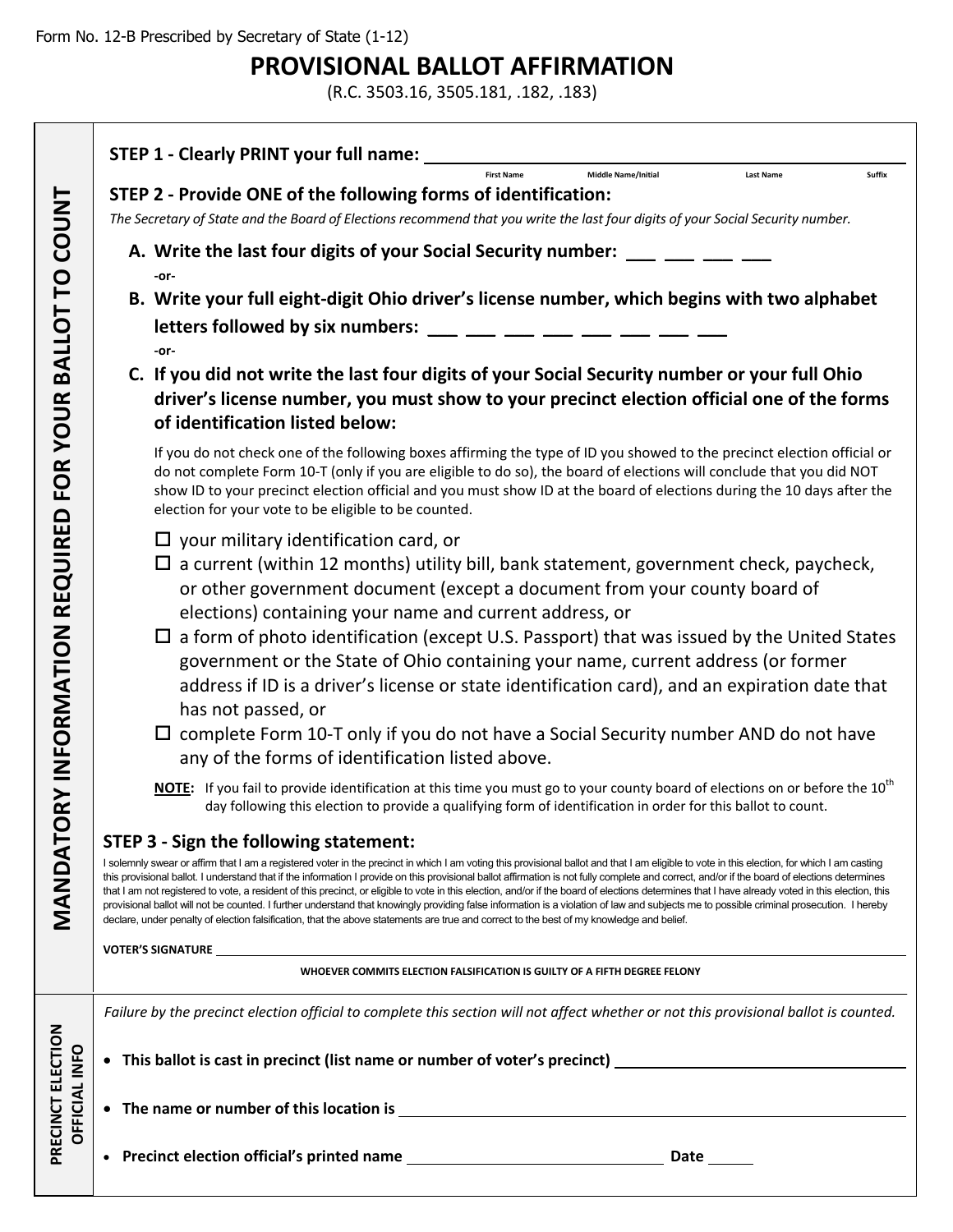# **Notification of Change of Address/ Change of Name for Provisional Ballot Voters**

**Failure to complete this form will not cause your provisional ballot to be rejected.**

Provisional voters should complete this form in order to notify their county board of elections that they have changed their:

- residence, or
- name.

If you are completing this form notifying the board of elections that you changed your residence from one Ohio county to another Ohio county then your voter registration in your previous Ohio county will be cancelled and your voter registration will be activated in your new Ohio county.

If the board of elections determines that you were not previously registered to vote in the State of Ohio, by completing this form you are registering to vote in this county in the State of Ohio.

#### **Important Reminders**

- Please read instructions carefully.
- Use blue or black ink.
- When completing Boxes 1 through 13 below, print clearly so that your handwriting can be read by your board of elections.

#### **Instructions**

- **Boxes 1 and 2 are required by federal law.**
- **Boxes 3 through 9 are required by state law.**
- **Box 10 is required by federal law.** If you have a current and valid Ohio driver's license you must provide that number for Box 10. If you do not have an Ohio driver's license, you must provide the last four digits of your Social Security number. If you have neither, please write "None."
- If you were previously registered in the State of Ohio and have moved from one residence to another or from one county to another, please complete Box 12.
- If you were previously registered in the State of Ohio under a different name, please complete Box 13.
- **Your signature is required by state law.** In the area next to the arrow in Box 14, please write your cursive, hand-written signature or make your legal mark, taking care that it does not touch the surrounding lines or type so when it is digitally imaged by your county board of elections it can effectively be used to identify your signature.

#### **WHOEVER COMMITS ELECTION FALSIFICATION IS GUILTY OF A FIFTH DEGREE FELONY.**

| 3. Last Name                                                                                                                                                                                                                                           | <b>First Name</b>                                  | Middle Name or Initial    | Jr., II, etc.                                        |
|--------------------------------------------------------------------------------------------------------------------------------------------------------------------------------------------------------------------------------------------------------|----------------------------------------------------|---------------------------|------------------------------------------------------|
| 4. House Number and Street (Enter new address if changed)                                                                                                                                                                                              | Apt. or Lot #                                      | 5. City or Post Office    | 6. ZIP Code                                          |
| 7. Additional Rural or Mailing Address (if necessary)                                                                                                                                                                                                  |                                                    | 8. County where you live  | <b>FOR BOARD</b><br>USE ONLY<br>SEC4010 (Rev. 10/11) |
| 9. Birthdate (MO-DAY-YR) (required)  10. Ohio driver's license No. OR<br>last 4 digits of Social Security No.                                                                                                                                          | (one form of ID required to be listed or provided) | 11. Phone No. (voluntary) | City, Village, Twp.                                  |
| 12. PREVIOUS ADDRESS IF UPDATING CURRENT REGISTRATION - Previous House Number and Street                                                                                                                                                               |                                                    |                           | Ward                                                 |
| Previous City or Post Office<br>County                                                                                                                                                                                                                 |                                                    | State                     | Precinct                                             |
| 13. CHANGE OF NAME ONLY Former Legal Name                                                                                                                                                                                                              | <b>Former Signature</b>                            |                           | School Dist.                                         |
| I declare under penalty of election falsification I am a citizen of the United States, will have lived in this state for 30<br>days immediately preceding the next election, and will be at least 18 years of age at the time of the general election. |                                                    |                           | Cong. Dist.                                          |
| 14. Your Signature $\rightarrow$                                                                                                                                                                                                                       |                                                    |                           | Senate Dist.                                         |
|                                                                                                                                                                                                                                                        |                                                    |                           | House Dist.                                          |
| Date<br><b>YR</b><br><b>MO</b><br>DAY                                                                                                                                                                                                                  |                                                    |                           |                                                      |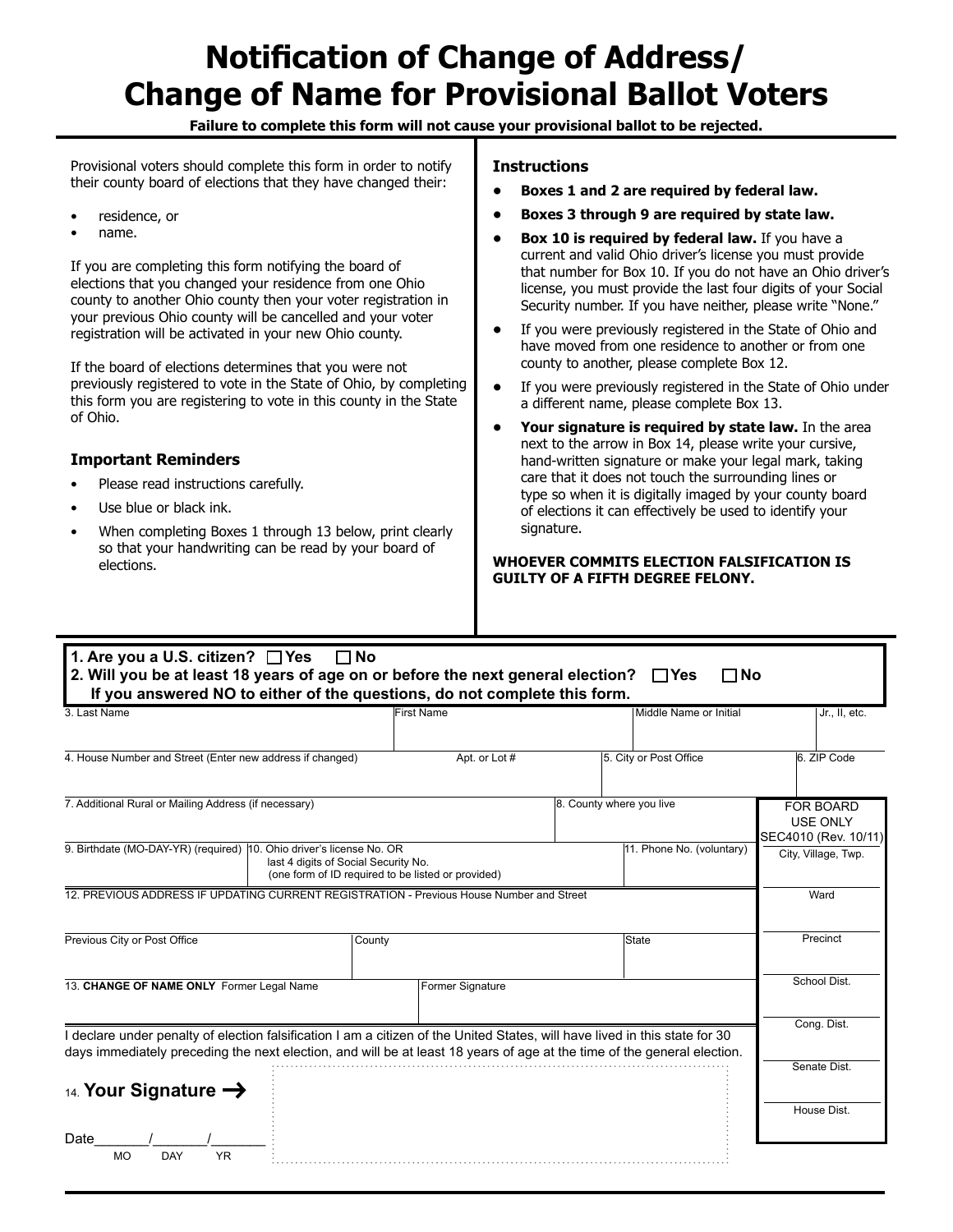# **PROVISIONAL VOTER PRECINCT VERIFICATION FORM**

Complete this form whenever a voter's name does not appear in the signature poll book or poll list, the voter is in the wrong precinct of the correct multiple-precinct polling place and the voter insists on casting a provisional ballot in the wrong precinct.

- **STEP 1** Find the voter's address in the Voting Location Guide.
- **STEP 2** Write the name or number of the voter's correct precinct below:
- **STEP 3** Write the name and address of the voter's correct polling place below, if different from where you are now:
- **STEP 4** Instruct the voter to go to his or her correct precinct to cast a provisional ballot.
- **STEP 5** Instruct the voter that casting the wrong-precinct provisional ballot in this precinct would result in all votes on the ballot being rejected.

**I affirm under penalty of election falsification that I followed Steps 1 through 5 above but the voter refused to travel to the correct precinct and insists on voting a wrong-precinct provisional ballot in this precinct. I issued the provisional ballot contained in the envelope to which this verification is attached.**

**Signature of Precinct Election Official** 

#### **Precinct Name/Number Polling Place Name**

**Attach this form to the voter's provisional ballot envelope.**

Failure by the Precinct Election Official to properly complete or attach this form will not result in the rejection of the voter's entire provisional ballot.

# **PROVISIONAL VOTER PRECINCT VERIFICATION FORM**

Complete this form whenever a voter's name does not appear in the signature poll book or poll list, the voter is in the wrong precinct of the correct multiple-precinct polling place and the voter insists on casting a provisional ballot in the wrong precinct.

- **STEP 1** Find the voter's address in the Voting Location Guide.
- **STEP 2** Write the name or number of the voter's correct precinct below:
- **STEP 3** Write the name and address of the voter's correct polling place below, if different from where you are now:
- **STEP 4** Instruct the voter to go to his or her correct precinct to cast a provisional ballot.
- **STEP 5** Instruct the voter that casting the wrong-precinct provisional ballot in this precinct would result in all votes on the ballot being rejected.

**I affirm under penalty of election falsification that I followed Steps 1 through 5 above but the voter refused to travel to the correct precinct and insists on voting a wrong-precinct provisional ballot in this precinct. I issued the provisional ballot contained in the envelope to which this verification is attached.**

### **Signature of Precinct Election Official**

**Precinct Name/Number Polling Place Name** 

# **Attach this form to the voter's provisional ballot envelope.**

Failure by the Precinct Election Official to properly complete or attach this form will not result in the rejection of the voter's entire provisional ballot.